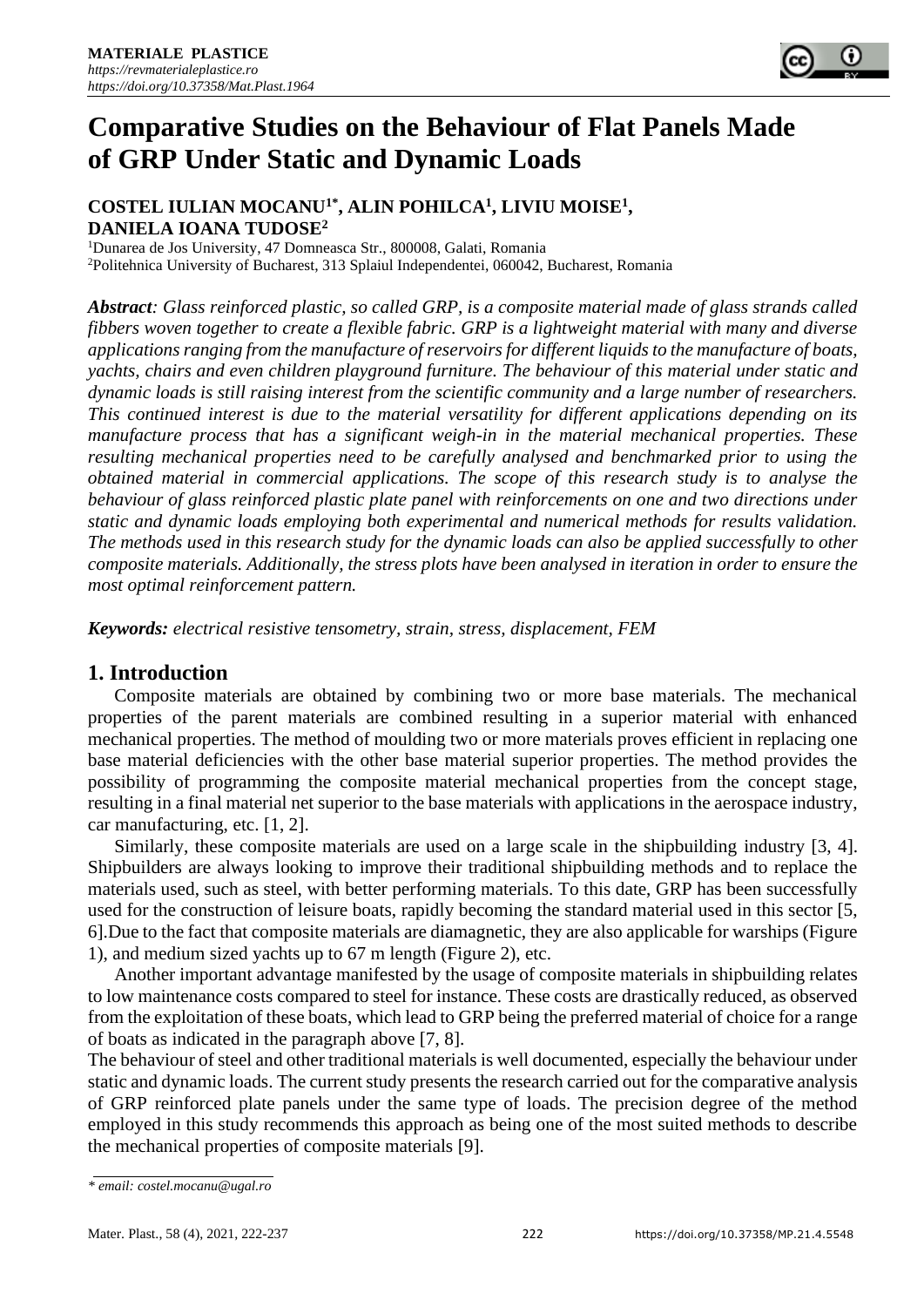



**Figure 1.** Warship **Figure 2.** Yacht

Another important advantage manifested by the usage of composite materials in shipbuilding relates to low maintenance costs compared to steel for instance. These costs are drastically reduced, as observed from the exploitation of these boats, which lead to GRP being the preferred material of choice for a range of boats as indicated in the paragraph above [7, 8].

The behaviour of steel and other traditional materials is well documented, especially the behaviour under static and dynamic loads. The current study presents the research carried out for the comparative analysis of GRP reinforced plate panels under the same type of loads. The precision degree of the method employed in this study recommends this approach as being one of the most suited methods to describe the mechanical properties of composite materials [9].

The analysis has been carried on several specimens of free plane plate panels (Figure 3) and reinforced plane plate panels with reinforcements on two directions (Figure 4). The experiments carried out and the numerical analysis are carried for both static and dynamic loads [5, 10, 11].





**Figure 3.** Free plane plate panel **Figure 4.** Reinforced plane plate panel

# **2. Materials and methods**

#### **2.1 Static numerical analysis and experimental research of free and reinforced plane plate panels made of GRP**

Electrical resistive tensometry (TER) has been employed for the experimental phase used to determine the stress-strain behaviour of the plane plate specimens. As a short description, TER methodology is based on the electrical resistance variation of a loaded metallic wire which is electrically live. The metallic wire is placed on a support that provides electrical isolation, and the whole ensemble constitutes the tensometric strain gauge sensor. The tensometric strain gauge sensors have a particular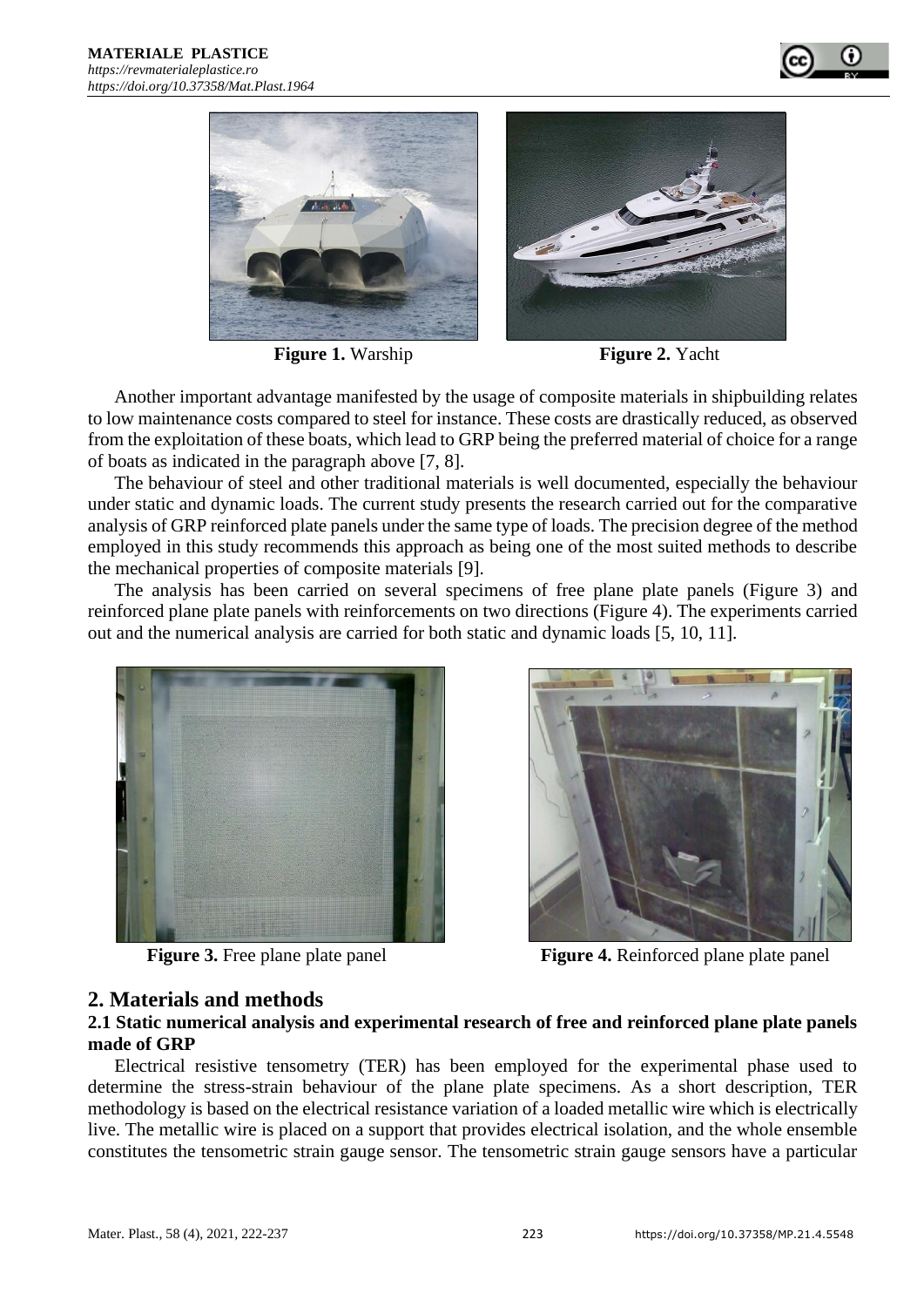

shape (Figure 5), have minimal dimensions (15 mm x 5 mm) and require a simple method of application, usually they are glued to the surface of the specimen [12].



**Figure 5.** Tensometric strain gauge sensor

The tensometric strain gauge sensor is glued to the specimen surface allowing it to detect the smallest deformation of the surface recorded by a variation of its electric resistance. The electrical resistance variation of the sensor by the mechanical surface deformation is the definition of TER method.

Using this method, TER, the plate specimens stress behaviour has been carried analysis. Several measurement points have been established and tensometric strain gauge sensor have been applied accordingly. The type of the sensors used, HBM 1-LY11-10/120, have a measurement base length of 10 mm and an electrical resistance of 120  $\Omega$ .

In order to record the variation of the electrical signal, a data acquisition system, SPIDER8, provided by same manufacturer of the strain gauge sensors. has been used. The experimental setup (Figure 6) is made of: data acquisition system SPIDER 8 (1), laptop with Catman Express 3.1 software [12] (2), GRP plane plate panel (3) reinforced with a steel rim to simulate fully fixed boundary conditions, tensometric strain gauge sensors, (4), test load (5) and connecting tensometric wires (6). On a case by case approach and experience, the number of strain gauge sensors has been established, 6 for the free plane plate panel and 5 for the reinforced plane plate panel.



**Figure 6.** The experimental test stand used

Numerically, the static analysis has been carried out using the Finite Element Method and the dedicated Cosmos software. The coordinate system of the model in Cosmos has been matched and aligned with the experimental specimen in order to easily extract stress and strain values on the same direction as the strain gauges sensors local coordinate system (Figure 7 and 8).

### **2.1.1. Experimental tests - free plane plate field**

For this case, the plane plate field without reinforcements or open as it has been named previously, the strain gauge sensors have been placed as represented in Figure 7.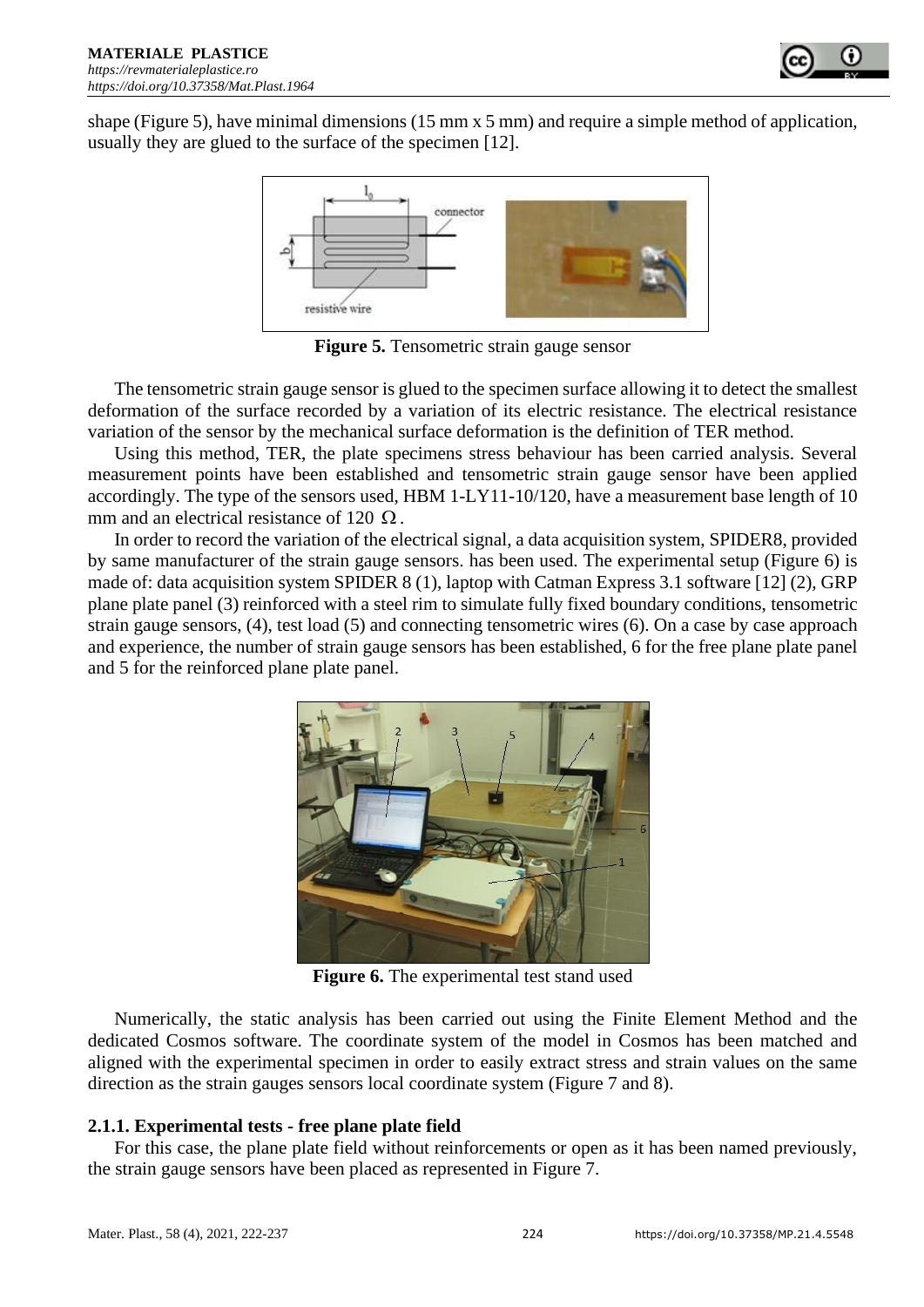

The recommended practice is to prepare the plate surface prior to gluing the strain gauges sensors.

Strain gauge sensor number 2 and number 4 are positioned accordingly for recording values in the Ox direction and strain gauge sensors number 1 and 3 for recording values on the O*y* direction. Strain gauge sensors number 5 and 6 are placed at a  $45^{\circ}$  angle with respect to Ox.

The static loading procedure has been completed using calibrated weights that were placed in the centre of the free plane plate field (Figure 7). The loading was made in ascending order increasing the object weight from 0 N to 65 N and respectively in descending order from 65 N to 0 N. The recorded strain measurements have been used to determine the stress values using Hookes's law, together with the experimental determination of the longitudinal elasticity modulus, which on average yielded the value  $E = 1,884 \cdot 10^9$  *Pa*.

$$
\sigma_{\text{mes}} = E \cdot \varepsilon_{\text{mes}} \cdot 10^{-5} [Pa]
$$

(the  $10^{-5}$  represents the amplification factor required for the scaling of the recorded values using the Spider 8 data acquisition system)

These results are centralized in Table 1.



**Figure 7.** Free plane plated field experimental setup

| Load             | Tr 1 (Oy) | Tr 2 (Ox) | Tr 3 (Oy) | Tr 4 (Ox)   | Tr 5   | Tr 6  |
|------------------|-----------|-----------|-----------|-------------|--------|-------|
| $[N]$            |           |           |           | $[\mu m/m]$ |        |       |
| $\mathbf{0}$     | 0.00      | 0.00      | 0.00      | 0.00        | 0.00   | 0.00  |
| 5                | 7.40      | 21.39     | 10.94     | 26.18       | 10.44  | 6.93  |
| 15               | 22.20     | 64.18     | 32.83     | 78.54       | 31.31  | 20.80 |
| 35               | 51.79     | 149.76    | 76.60     | 183.26      | 73.05  | 48.54 |
| 65               | 96.18     | 278.13    | 142.25    | 340.34      | 135.67 | 90.15 |
| 35               | 61.77     | 178.62    | 91.35     | 218.57      | 87.13  | 57.89 |
| 15               | 30.38     | 87.84     | 44.93     | 107.49      | 42.85  | 28.47 |
| 5                | 9.80      | 28.34     | 14.49     | 34.67       | 13.82  | 9.18  |
| $\boldsymbol{0}$ | 3.16      | 9.14      | 4.68      | 11.19       | 4.46   | 2.96  |

**Table 1.** Recorded strain values **-** *Ox,Oy* directions

#### **2.1.2. Numerical analysis - free plane plate field**

The numerical analysis carried out using FEM and Cosmos used SHELL 4T elements (elements with 4 nodes and 3 DOF per node, one translation and two rotations). The boundary conditions used were fixed conditions, while the load has been applied as a surface uniform load matching the exact surface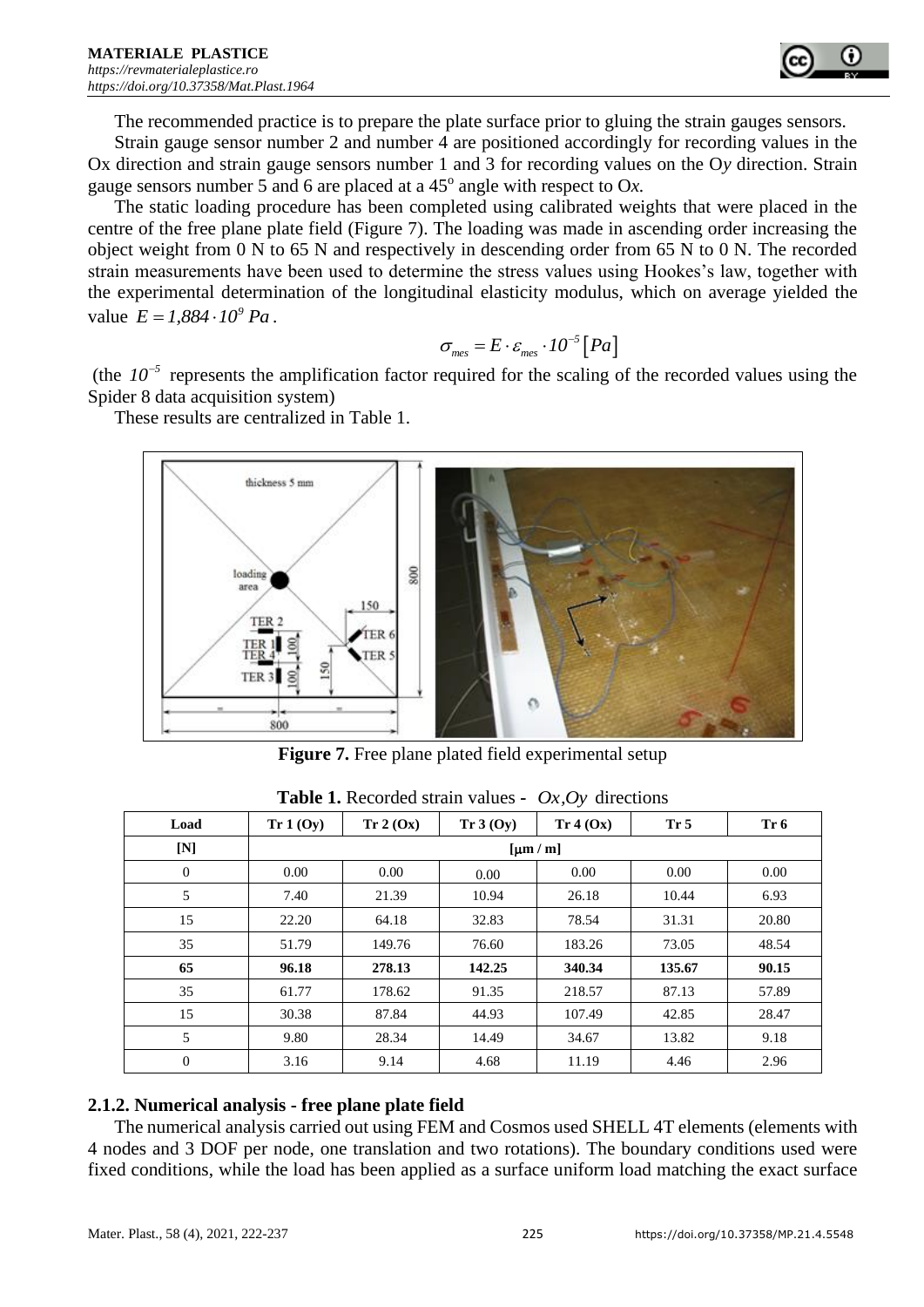

contact area of the experimental calibrated weights to accurately replicate the experiment conditions. It must be noted that the material used in the numerical analysis is isotropic, having the same mechanical properties in all directions. It is considered that this hypothesis is acceptable, as using orthotropic or anisotropic materials will substantially increase computational times with little added precision to results obtained. The results obtained have an error of calculation under 10% [1, 13].

The model has 3200 elements and 1681 nodes and it replicated as much as possible the experimental setup. The modelled GRP panels has been fixed on all four sides and the loading force has been applied in the centre of the free plate field with a normal force of 65 N (Figure 8).



**Figure 8.** Loads and boundary conditions used in numerical analysis

In the below figures, the von Mises stress plot and displacement plots are presented for one of the loading conditions, with the load variation following the experimental values, from 0 to 65 N (Figure 9) and 10).





The results from both the experiment and the numerical analysis have been compared accordingly in the interest areas (the locations of the strain gauge sensors has been paired between the two situations) and the values recorded for the maximum load case, 65 N, are presented in Table 2. Maximum deviation of 5.71% has been obtained for Tr 4 location.

Figure 11 shows graphically the difference between the measured and calculated values for the 65 N load case.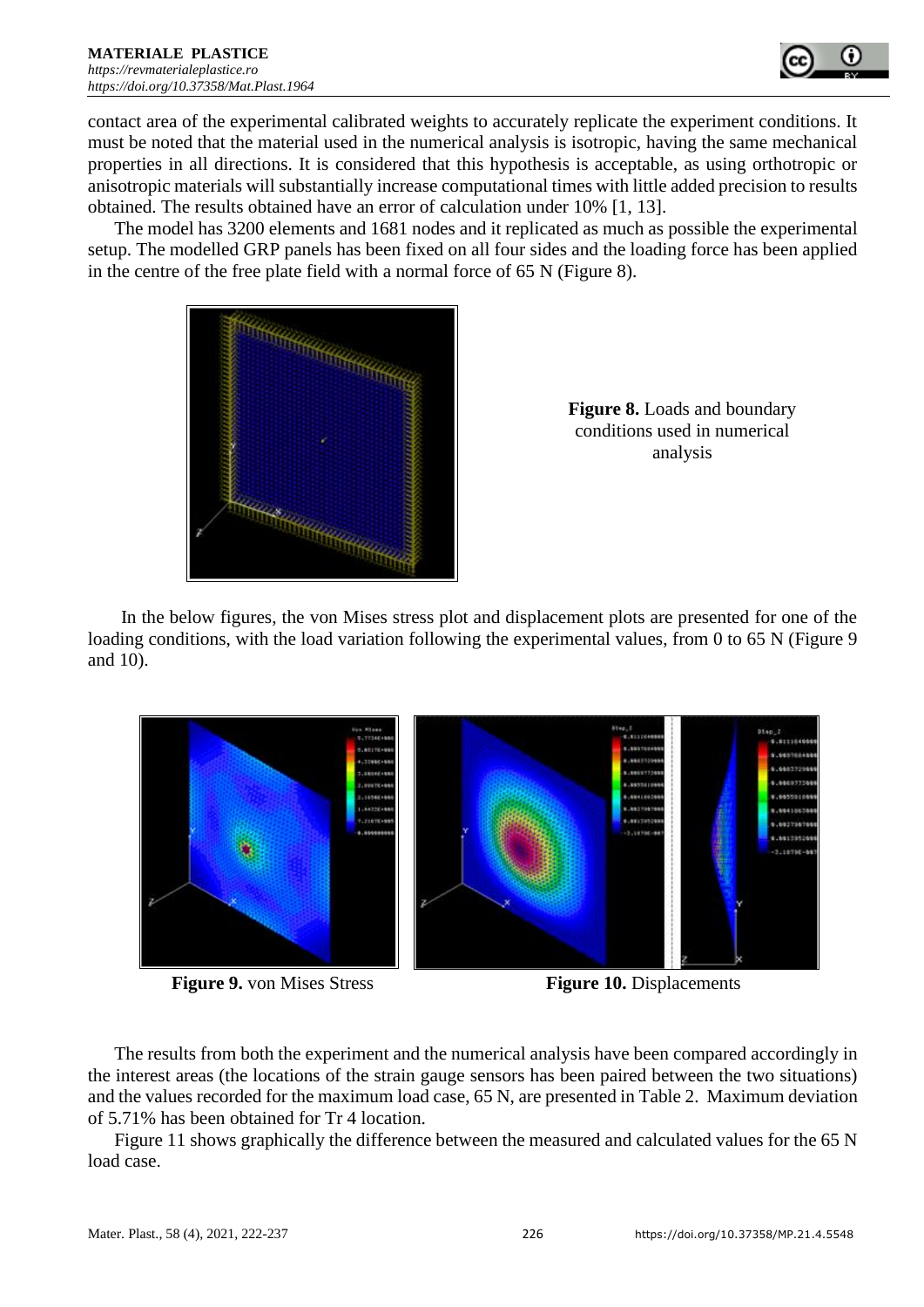

| <b>Measured</b>      |                             |                           |                   |                             |                 |              |  |
|----------------------|-----------------------------|---------------------------|-------------------|-----------------------------|-----------------|--------------|--|
| Load                 | Tr 1 (Oy)                   | Tr 2 (Ox)                 | Tr 3 (Oy)         | Tr 4 (Ox)                   | Tr <sub>5</sub> | Tr 6         |  |
| [N]                  |                             | <b>Normal stress [Pa]</b> |                   |                             |                 |              |  |
|                      | $1.81E + 06$                | $5.24E + 06$              | $2.68E + 06$      | $6.41E + 06$                | $2.56E + 06$    | $1.70E + 06$ |  |
| 65                   |                             |                           |                   | Specific strain $[\mu m/m]$ |                 |              |  |
|                      | 96.48                       | 278.13                    | 142.25            | 340.34                      | 135.67          | 90.15        |  |
|                      |                             |                           | <b>Calculated</b> |                             |                 |              |  |
| Load / Nod           | Nod Tr 1                    | Nod Tr 2                  | Nod Tr 3          | Nod Tr 4                    | Nod Tr 5        | Nod Tr 6     |  |
| <b>NOD</b>           | 854                         | 659                       | 699               | 740                         | 1203            | 1282         |  |
| [N]                  |                             |                           |                   | Normal stress $[Pa]$        |                 |              |  |
|                      | $1.89E + 06$                | $5.40E + 06$              | $2.73E + 06$      | $6.80E + 06$                | $2.67E + 06$    | $1.74E + 06$ |  |
| 65                   | Specific strain $[\mu m/m]$ |                           |                   |                             |                 |              |  |
|                      | 100.16                      | 286.73                    | 144.96            | 360.83                      | 141.51          | 92.52        |  |
|                      |                             |                           | <b>Errors</b>     |                             |                 |              |  |
| <b>Normal Stress</b> | 4.13%                       | 2.96%                     | 1.83%             | 5.71%                       | 4.27%           | 2.93%        |  |

| <b>Table 2.</b> Comparison between measured and calculated normal stress |  |  |  |  |  |  |
|--------------------------------------------------------------------------|--|--|--|--|--|--|
|--------------------------------------------------------------------------|--|--|--|--|--|--|

# **2.1.3. Experimental tests - reinforced plane plate field**

The same equipment and strain gauge sensors have been used in this case also. Two strain gauge sensors have been applied on the panel reinforcements, at a 90° offset (Figure 12) in order to record the reinforcement behaviour during the loading procedure.



Figure 12. Panel front and back sketc

o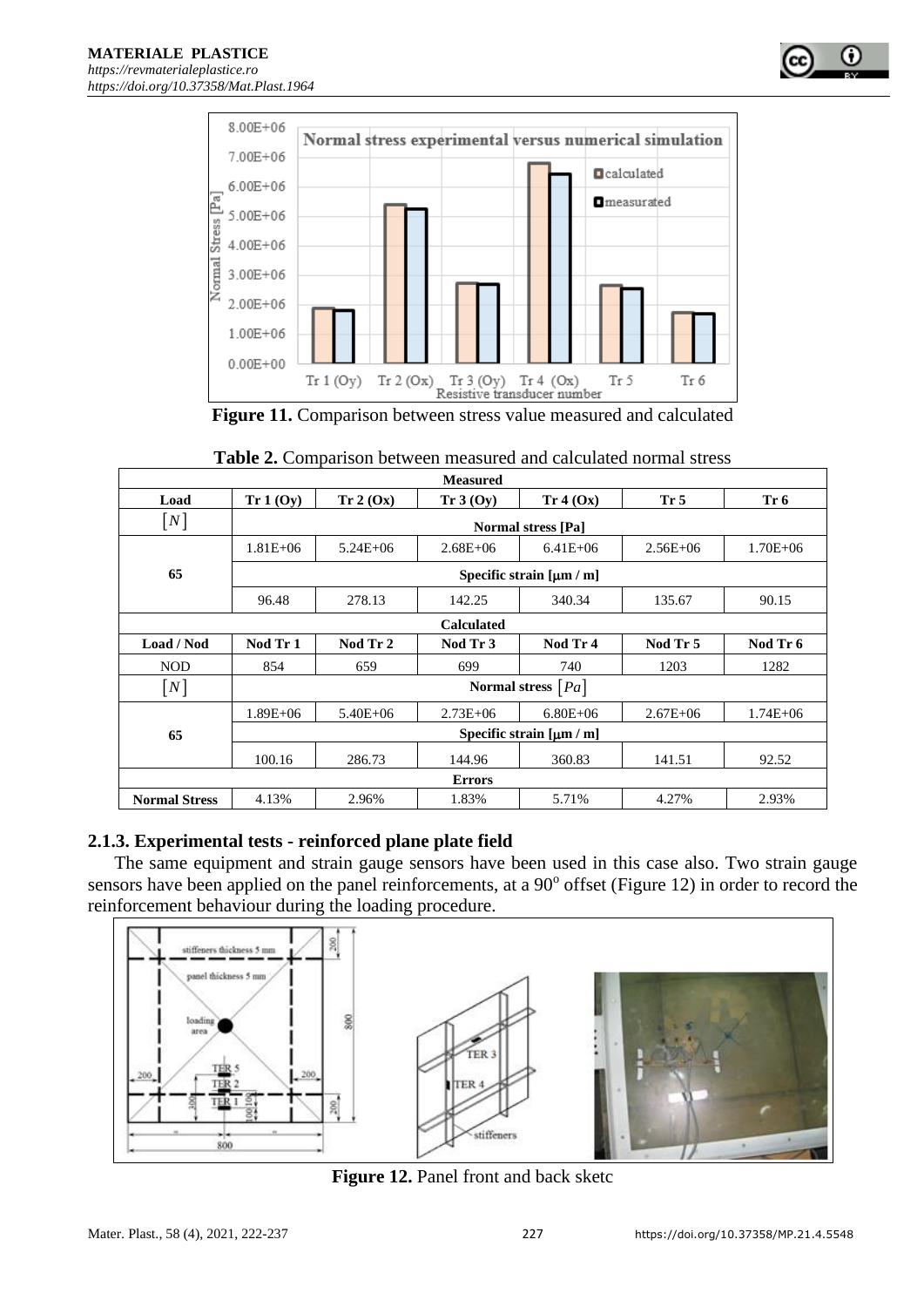

The experimental procedure has been repeated as for the free plane plate specimen. The centralized results are presented in Table 3.

|                | Table 9. measured hormal suess and strain values<br>$\sigma$ and $\sigma$ |                         |                 |        |                                |  |  |  |
|----------------|---------------------------------------------------------------------------|-------------------------|-----------------|--------|--------------------------------|--|--|--|
| Load           | Tr 1 (Ox)                                                                 | Tr 2 (Ox)               | Tr <sub>3</sub> | Tr 4   | Tr 5 (Ox)                      |  |  |  |
| [N]            | $\lceil \mu m/m \rceil$                                                   | $\lceil \mu m/m \rceil$ | [µm/m]          | [µm/m] | $\lceil \mu \text{m/m} \rceil$ |  |  |  |
| $\overline{0}$ | 0.00                                                                      | 0.00                    | 0.00            | 0.00   | 0.00                           |  |  |  |
| 5              | 3.35                                                                      | 4.09                    | 15.49           | 16.35  | 4.65                           |  |  |  |
| 15             | 13.39                                                                     | 16.37                   | 61.98           | 65.39  | 18.60                          |  |  |  |
| 35             | 41.51                                                                     | 50.74                   | 192.14          | 202.72 | 57.66                          |  |  |  |
| 65             | 95.47                                                                     | 116.70                  | 441.92          | 466.25 | 132.63                         |  |  |  |
| 35             | 40.63                                                                     | 49.66                   | 188.05          | 198.40 | 56.44                          |  |  |  |
| 15             | 13.32                                                                     | 16.28                   | 61.66           | 65.05  | 18.50                          |  |  |  |
| 5              | 3.42                                                                      | 4.17                    | 15.81           | 16.68  | 4.74                           |  |  |  |
| $\overline{0}$ | 0.70                                                                      | 0.51                    | $-0.22$         | 0.54   | 0.21                           |  |  |  |

| <b>Table 3.</b> Measured normal stress and strain values - $Ox$ and $Oy$ |  |
|--------------------------------------------------------------------------|--|
|--------------------------------------------------------------------------|--|

#### **2.1.4 Numerical analysis - reinforced plane plate field**

Similarly, to the free plane plate model, the FEM has been employed, and the specimen has been modelled in CosmosM [14]. The modelling has been performed using SHELL 4T elements (elements with 4 nodes and 3 DOF per node, one translation and two rotations). The model is made of 2400 elements and 2481 nodes, as shown in Figure 13. A similar comparison as for the free plane plate panel has been made, presenting the recorded values for the experiment and the numerical analysis in the same geometrical locations where the strain gauge sensors have been applied. The results are presented in Table 4.



**Figure 13.** Panel discretisation

In the Figure 14, 15, the von Mises stress plot and displacement plots are presented for one of the loading conditions, with the load variation following the experimental values, from 0 to 65 N.

The results from both the experiment and the numerical analysis have been compared accordingly in the interest areas (the locations of the strain gauge sensors has been paired between the two situations) and the values recorded for the maximum load case, 65 N, are presented in Figure 16 and Table 4. Maximum deviation of 6.05% has been obtained for Tr 5 location.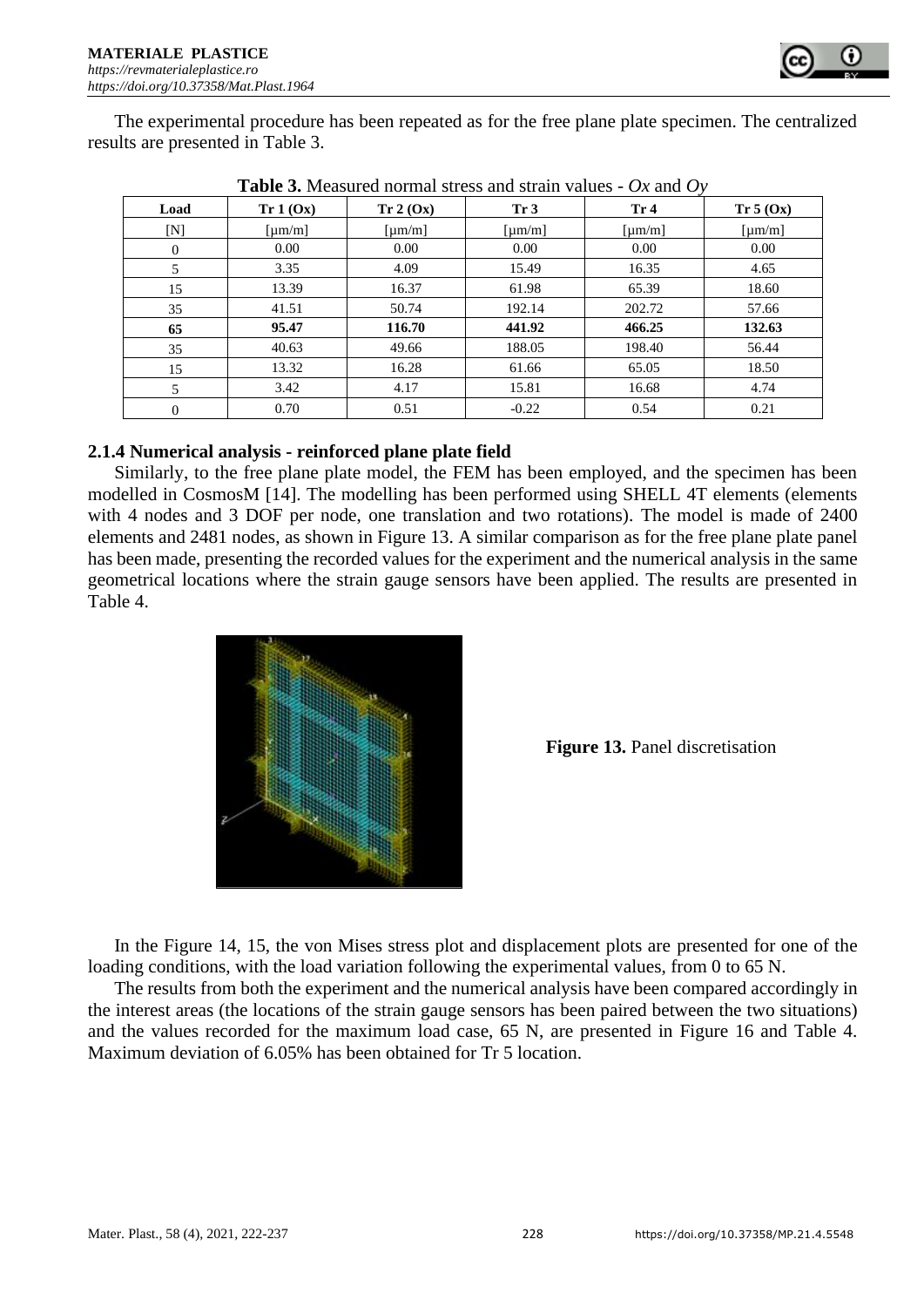**MATERIALE PLASTICE**  *[https://revmaterialeplastice.ro](https://revmaterialeplastice.ro/)*







Figure 16. Comparison between stress value measured and calculated

 $\begin{tabular}{ll} Tr $2 ($\text{Ox}$) & Tr $3$ & Tr\\ & Resistive transducer number \end{tabular}$ 

Tr 4

 $Tr 5 (Ox)$ 

|                      | <b>Measured</b> |              |                             |                 |              |  |  |
|----------------------|-----------------|--------------|-----------------------------|-----------------|--------------|--|--|
| Load                 | Tr 1 (Ox)       | Tr 2 (Ox)    | Tr <sub>3</sub>             | Tr <sub>4</sub> | Tr 5 (Ox)    |  |  |
| JΝ                   |                 |              | <b>Normal stress [Pa]</b>   |                 |              |  |  |
|                      | $1.80E + 06$    | $2.20E + 06$ | $8.33E+06$                  | $8.78E + 06$    | $2.50E + 06$ |  |  |
| 65                   |                 |              | Specific strain $[\mu m/m]$ |                 |              |  |  |
|                      | 95.47           | 116.70       | 441.92                      | 466.25          | 125.73       |  |  |
|                      |                 |              | <b>Calculated</b>           |                 |              |  |  |
| Load / Nod           | Nod Tr 1        | Nod Tr 2     | Nod Tr 3                    | Nod Tr 4        | Nod Tr 5     |  |  |
| <b>NOD</b>           | 854             | 659          | 699                         | 740             | 1203         |  |  |
| JΝ                   |                 |              | <b>Normal stress [Pa]</b>   |                 |              |  |  |
|                      | $1.89E + 06$    | $2.28E + 06$ | $8.61E + 06$                | $9.06E + 06$    | $2.66E + 06$ |  |  |
| 65                   |                 |              | Specific strain $[\mu m/m]$ |                 |              |  |  |
|                      | 100.53          | 120.91       | 457.22                      | 480.94          | 141.10       |  |  |
|                      |                 |              | Errors %                    |                 |              |  |  |
| <b>Normal Stress</b> | 5.03%           | 3.48%        | 3.35%                       | 3.06%           | 6.01%        |  |  |

**2.2. Experimental and numerical analysis for the GRP reinforced plane plate panel [14]**

1.00E+06  $0.00E + 00$ 

 $Tr 1 (Ox)$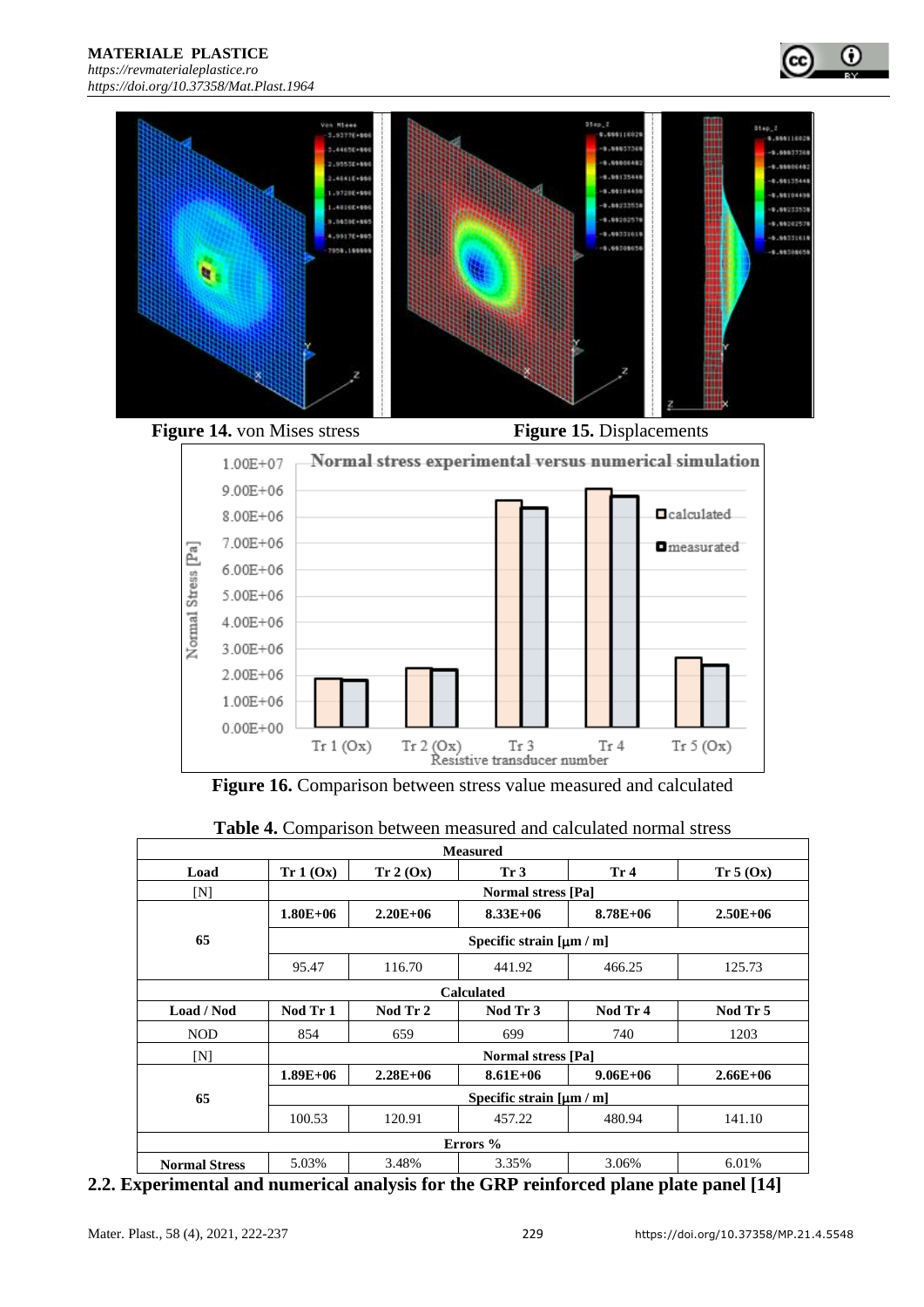

A dynamic analysis is required in order to investigate, especially for leisure boats, several types of possible impact during operation of these vessels, such as wave impact, slamming, or impact with a floating or underwater object. Large displacements determined by these dynamic loads can cause local structural failures and also, most importantly they can cause the GRP gel coat to get damaged which can lead to substantial deterioration of the vessel hull. In this study, the dynamic analysis results shall focus on the values of displacements obtained under such loading conditions [14]. The dynamic analyses (experimental and numerical) have been performed on the same type of specimens as for the static analysis.

#### **2.2.1 Experimental dynamic analysis - free and reinforced GRP panel**

The experimental dynamic analysis has been performed on the GRP specimens using an innovative optical (no contact) system, ARAMIS HS, supplied by a the company GOM Germany [15]. This optical system is able to measure any deformations that are developed during the tests of the GRP specimens, by using two high speed and high-resolution cameras. The camera system are able to provide results by surprising and measuring the displacements of a grid system which must be attached to the GRP specimen prior to the analysis.

In summary, the ARAMIS HS system has the following way of work:

- The camera system is able to map the surface of the GRP specimen and to allocate a local coordinate system that will help map all the points of the grid drawn on the specimen and consequently of every pixel of the frame recorded.

- The initial snapshot, *frame zero,* is the static reference (no deformations of the free plane plate panel) that will be used as a benchmark for the following snapshots taken during the entire procedure.

- The following frames are recorded during the loading of the specimen and using photogrammetry and dedicated software all the image pixels receive a set of coordinates that are compared with the static references, *frame zero*, which in turn allows us determine the specimen deformations.

With the aid of this innovative system, a range of various analyses can be performed such as creep analysis and components ageing process, benchmark analysis by comparing with FEM models, determination of composite material mechanical properties, strain calculations, etc

The presented research is particularly important in understanding the behaviour of GRP specimens during impact loads that have been simulated during the experiment and numerical modelling in two main phases:

1) Phase 1 - Applying the grid on the experiment specimens, which consists in the imprinting of small round dots on the GRP surface. This can be done either via spraying black paint on top of a specifically manufactured metallic template applied to the GRP specimen or by applying a specially manufactured membrane (Figure 17). The maximum diameter of the grid points is not larger than 2 mm. This stage is crucial for the quality of results obtained, because the grid is using to calibrate the system and subsequently to measure all the distances travelled by each of these dots (which are matched with pixels in the frames recorded by the system) in order to calculate displacements and deformations.

2) Optical system and sensor calibration is performed using a special device, the calibration cross which is supplied by the manufacturer (Figure 18). This device comes in two sizes, depending on the size of the specimen to be analysed [15].

Finally, after the tested GRP specimen has been prepared and the correct grid has been laid out and the system has been calibrated, the working setup is as per Figure 19.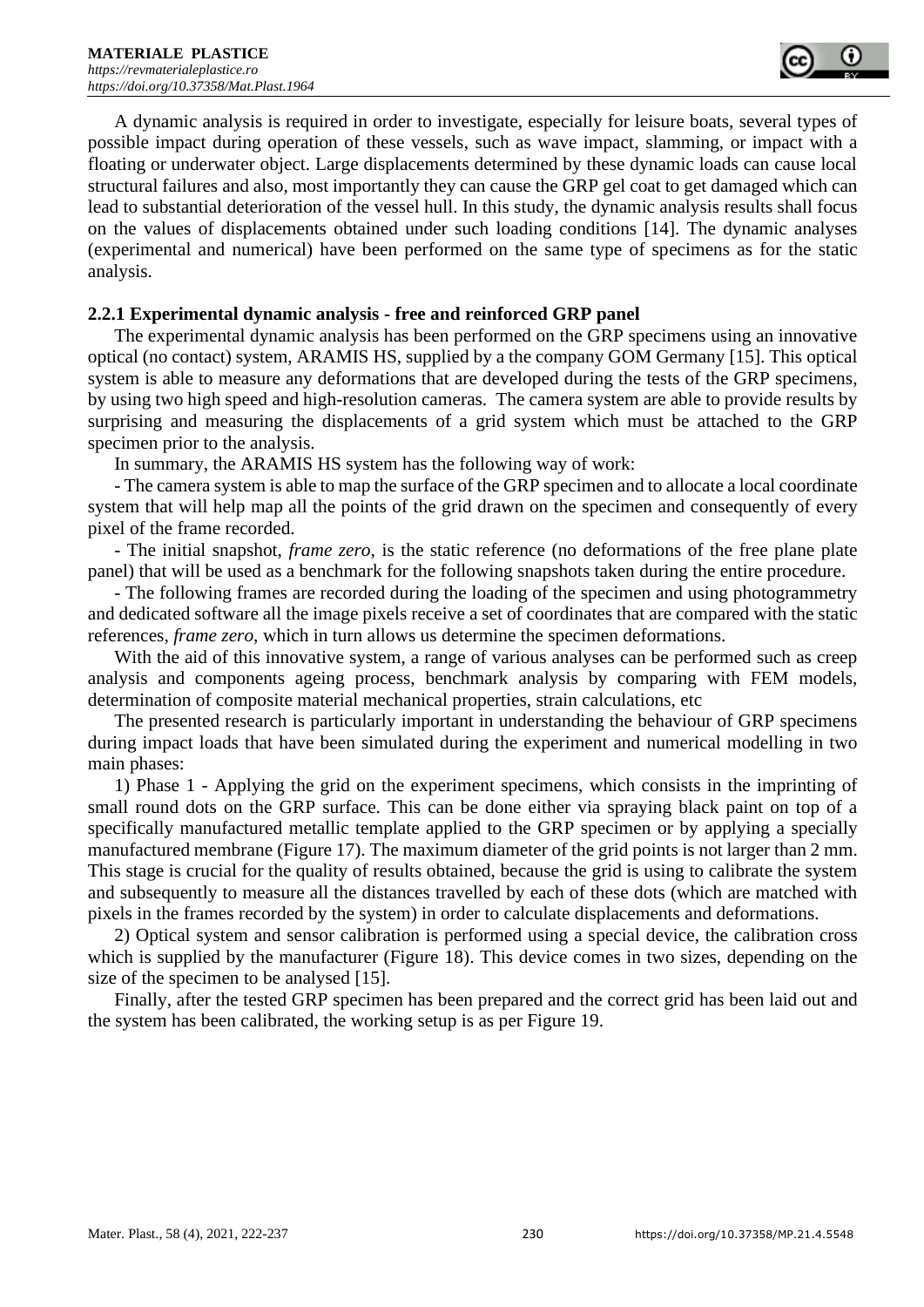



**Figure 17.** Metallic template or special membrane **Figure 18.** Calibration device for applying the grid on the specimens for the optical system





**Figure 19.** Measurement system

The dynamic loading of the GRP specimens has been performed using a simple pendulum system, composed of a round ball (mass 4.07 kg) and a flexible wire (length of 900 mm) Figure 20.

Both GRP panels have been under the same loading conditions in order to have solid understanding while comparing the results obtained. Keeping the loading pattern constant, it was possible to understand the structural contribution of the reinforcements during the dynamic analysis. Two types of loads have been used as a variation of the distance *d* (200 mm and 400 mm), which is the horizontal distance measured from the surface of the GRP specimen to the point of the round ball release position. The impact forces obtained in this manner have been determined using the gravitational pendulum theory and are presented in Table 5.



**Figure 20.** The dynamic loading of the GRP specimens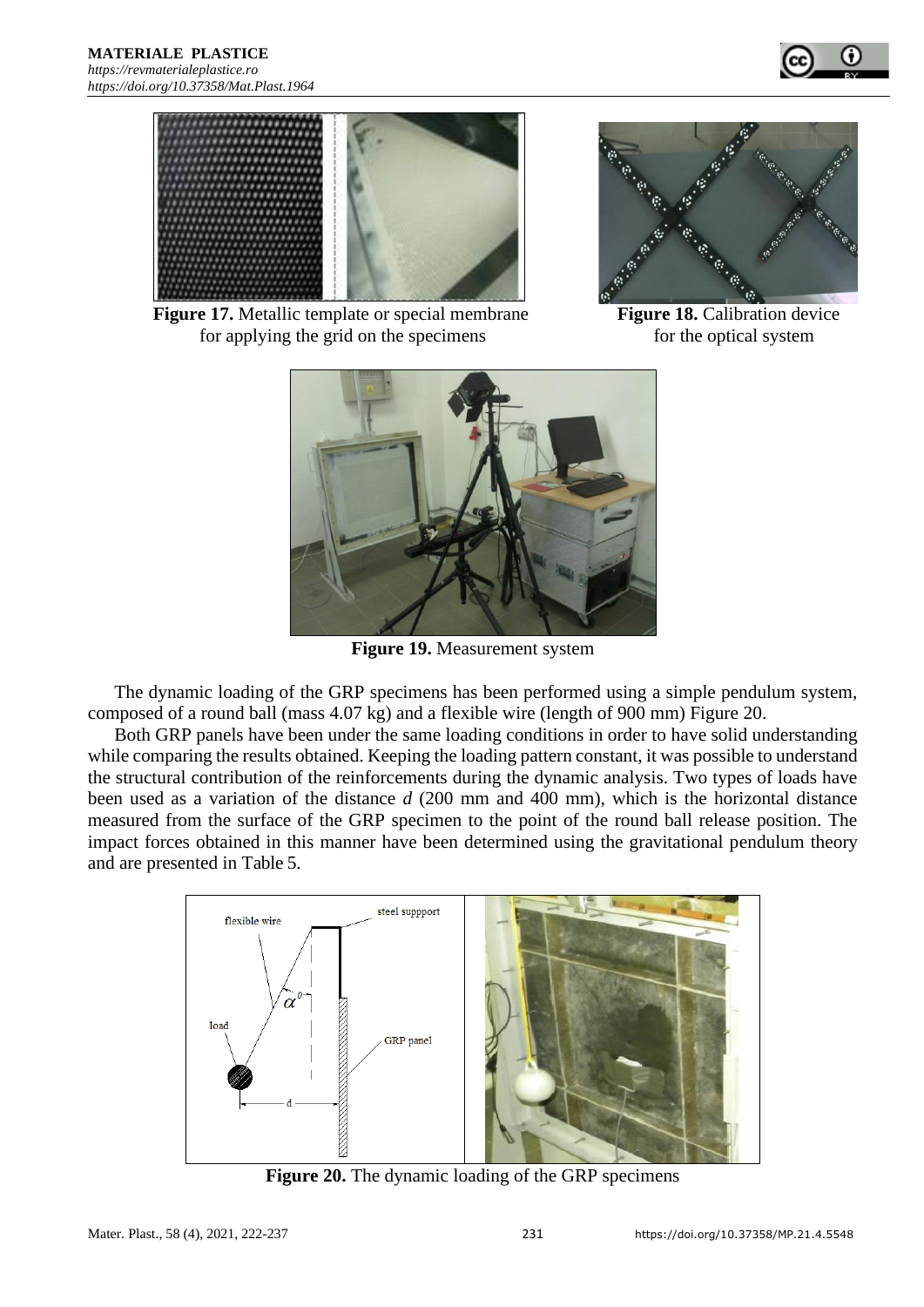

|                     | <b>Table 5.</b> Load data |                  |                          |                  |                          |                   |  |
|---------------------|---------------------------|------------------|--------------------------|------------------|--------------------------|-------------------|--|
| <b>Panel Type</b>   | D, [mm]                   | $\alpha^{\rm o}$ | <b>Impact Force, [N]</b> | Impact time, [s] | <b>Impact Mass, [kg]</b> | Wire Length, [mm] |  |
| Free panel          | 200                       | 12.73            | 9.04                     |                  |                          |                   |  |
| Reinforced<br>panel | 400                       | 25.46            | 18.08                    | 0.0575           | 4.07                     | 900               |  |

The dynamic analysis, performed with the help of the optical system, is made by the recording of the two panels behaviour starting from frame zero (before impact), during impact and after the impact load. The frames recorded have been used to determine maxim deformations and displacements on all 3 directions (x, y and z). The frame recording speed is 400 frame / s and the exposure time is 1 s.

All the results are presented as follows. In the Figure 21 is presented displacements plot for the load case 1 and in the Figure 23 is presented displacements plot for the load case 2. Figures 22, 24 shows the evolution of the displacements in time.









**Figure 23**. Displacements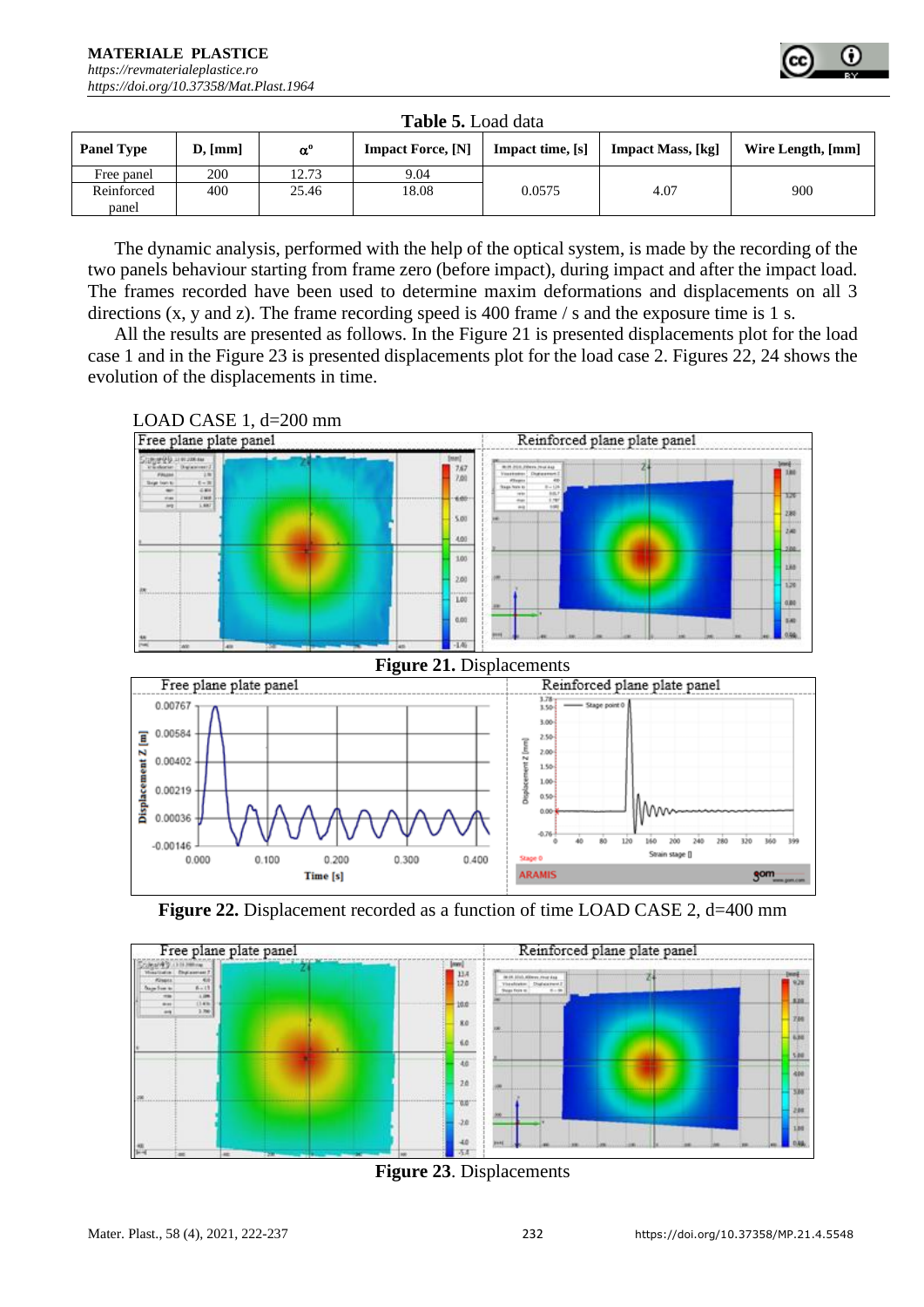

- maximum deformation for the free plane plate panel is  $d_{max} = 7.67 \, \text{mm}$ ;

- maximum deformation for the reinforced plane plate panel is  $d_{max} = 3.78 \text{ mm}$ .

Similarly, to case 2, in Figure 23 (at time timpact), the maximum values for the displacements on the normal direction are presented. These values are:

- maximum deformation for the free plane plate panel is  $d_{max} = 13.4 \, \text{mm}$ ;

- maximum deformation for the reinforced plane plate panel is  $d_{max} = 9.1 \, \text{mm}$ .



**Figure 24.** Displacement recorded as a function of time

#### **2.2.2. Numerical analysis - free and reinforced GRP panel**

The numerical analysis has been carried similarly to the static analysis, the only difference being the variation of the loading force, as per values presented in Table 5. Maximum recorded displacements are presented in Table 6.

|          | Maximum displacement measured [mm]   |                   |  |  |  |  |
|----------|--------------------------------------|-------------------|--|--|--|--|
|          | Panel type                           |                   |  |  |  |  |
| Load [N] | Without<br>stiffeners                | With stiffeners   |  |  |  |  |
| 9.04     | 7.67                                 | 3.78              |  |  |  |  |
| 18.08    | 13.4                                 | 9.1               |  |  |  |  |
|          | Maximum displacement calculated [mm] |                   |  |  |  |  |
|          |                                      | <b>Panel type</b> |  |  |  |  |
| Load [N] | Without<br>stiffeners                | With stiffeners   |  |  |  |  |
| 9.04     | 8.12                                 | 3.95              |  |  |  |  |
| 18.08    | 14.2                                 | 9.75              |  |  |  |  |
|          | <b>Errors</b>                        |                   |  |  |  |  |
| Load [N] |                                      |                   |  |  |  |  |
| 9.04     | 5.54%                                | 4.30%             |  |  |  |  |
| 18.08    | 5.63%                                | 6.67%             |  |  |  |  |

**Table 6.** Maximum displacements for free and reinforced GRP plane plate panel under dynamic loads - Experiment vs Numerical analysis

The maximum error obtained between the two methods is calculated below 10 %.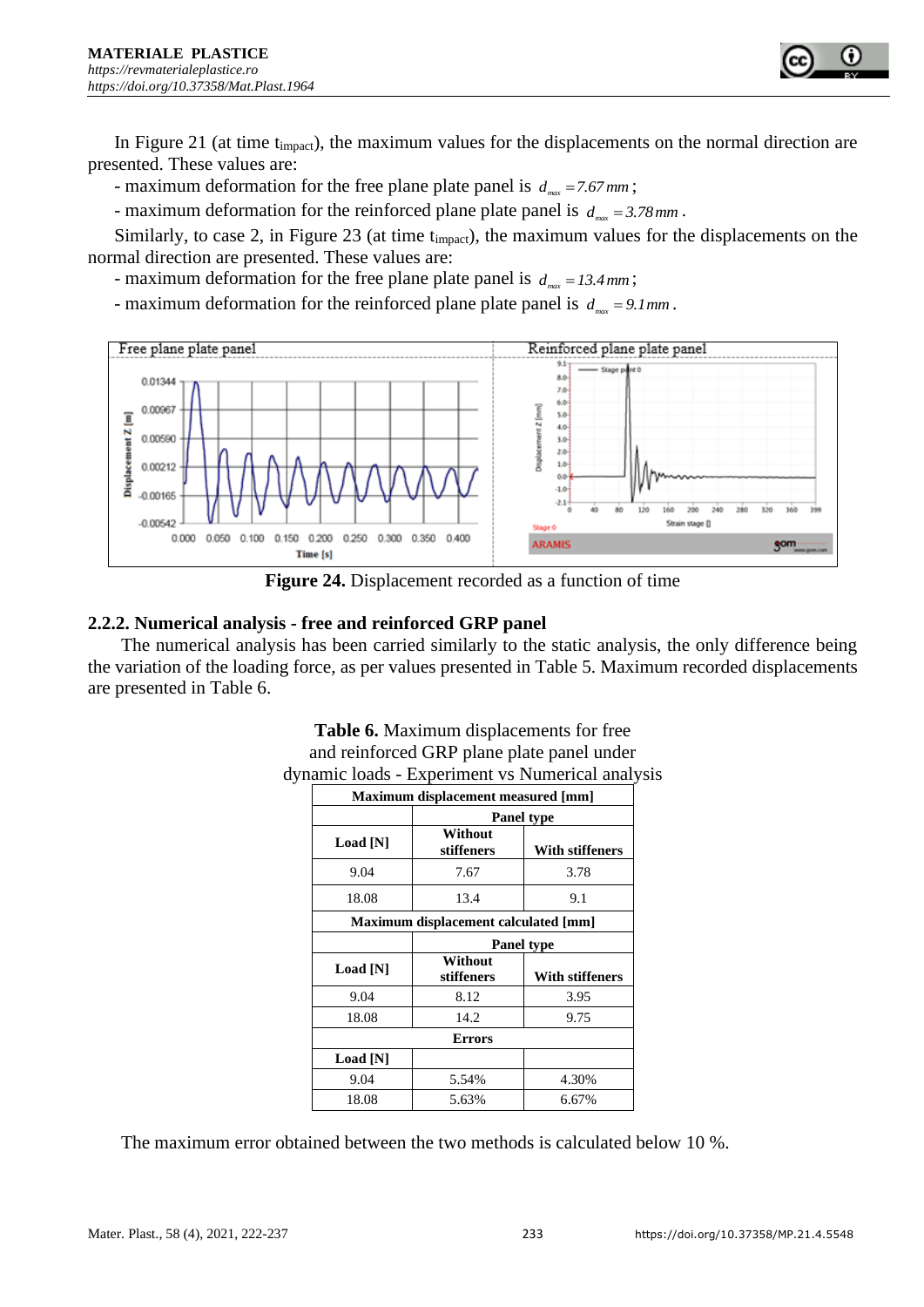

# **3. Results and discussions**

All results (normal tensions after *Ox* and *Oy*) for the experimental procedure and the numerical analysis for both types of GRP panels have been centralized in Table 7.

#### **3.1. Static analysis for the free and reinforced GRP panel**

The following conclusions can be drawn:

1. All deviations presented in Table 8 for the free GRP panel are within the accepted limits in mechanical engineering procedures. This shows that the experimental analysis validates the numerical analysis. Additionally, the level of result deviations obtained also proves that the GRP material can be analysed as an isotropic material. All the mechanical characteristic which are obtained via the experiment can be used with trust in the numerical analysis.

2. The pattern of the measured deformations and the normal tensions proves to be linear on *Ox* and  $Oy$  direction  $Ox$ ,  $Oy$  (Figure 25). This proves that the composite material, in the experimental conditions described has a linear elastic behaviour (Table 3).

**Table 7.** Deviations between results obtained via experimental procedure and numerical analysis for the free plane plate panel - under 65N load

|                                | Tr 1 (Ov) | Tr 2 (Ox) | Tr 3 (Ov) | Tr 4 (Ox) | Tr 5  | Tr <sub>6</sub> |
|--------------------------------|-----------|-----------|-----------|-----------|-------|-----------------|
| <b>Normal</b><br><b>Stress</b> | 4.13%     | 2.96%     | .83%      | 5.71%     | 4.27% | 2.93%           |





3. Analysing the results obtained for the reinforced plane plate panel, the level of deviation between experiment and numerical analysis is also acceptable (Table 8).

|                      | <b>Table 8.</b> Reinforced plane plate panel - under 65N load |           |       |       |          |  |  |
|----------------------|---------------------------------------------------------------|-----------|-------|-------|----------|--|--|
| Load                 | Tr 1(0x)                                                      | Tr 2 (Ox) | Tr 3  | Tr 4  | Tr 5(0x) |  |  |
| <b>Normal Stress</b> | $0.03\%$                                                      | 48%،      | 3.35% | 3.06% | 6.01%    |  |  |

**Table 8. Reinforced planet planet planet planet planet planet planet planet planet planet planet planet planet planet planet planet planet planet planet planet planet planet planet planet planet planet planet planet pla** 

4. The comparative analysis performed for the stress level obtained experimentally and numerically for the free plane plate panel  $(\text{Tr } 2, 4 - Ox)$  in Table 2, and respectively the reinforced plane plate panel  $(Tr\ 1, 2 - Ox)$  in Table 4, is highlighted in Table 9 and Figure 26. It can be easily shown that the presence of the reinforcements on the two main directions, has a significant impact on the reduction of stress values, in some cases with 300%. These significant improvements lead to the conclusion that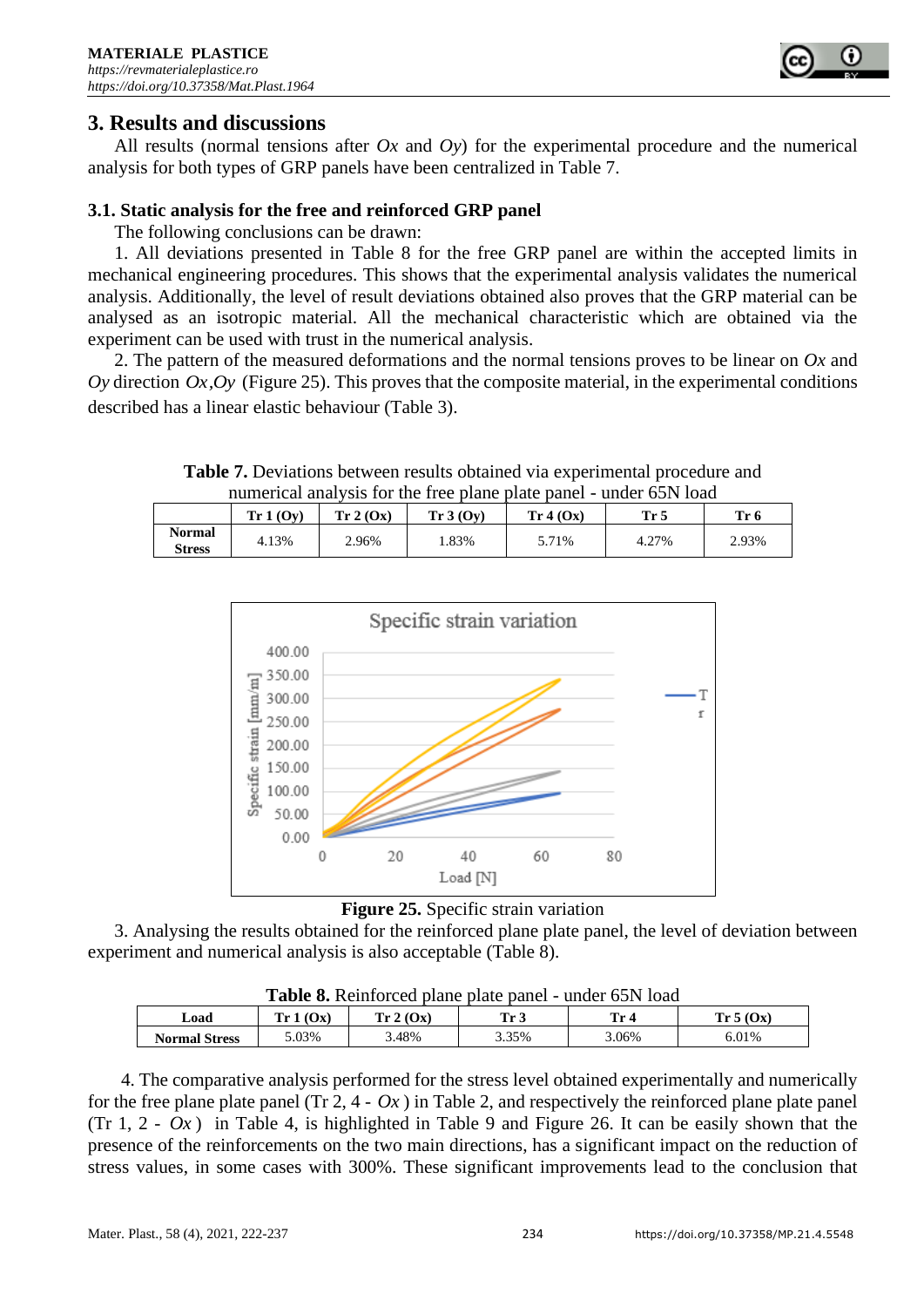

impact areas (bow areas of leisure boats) must be designed with reinforced plane plate panels to reduce the risk of damage.

|             | Panel without stiffeners (pos "1" on the graph) |                               |              |              |  |  |  |  |
|-------------|-------------------------------------------------|-------------------------------|--------------|--------------|--|--|--|--|
| Load<br>[N] | <b>Item</b>                                     | <b>Transducer</b>             | Tr 2 (Ox)    | Tr 4 (Ox)    |  |  |  |  |
|             |                                                 | Normal stress measured [Pa]   | $5.24E + 06$ | $6.41E + 06$ |  |  |  |  |
| 65          | 2                                               | Normal stress calculated [Pa] | $5.40E + 06$ | $6.80E + 06$ |  |  |  |  |
|             | Panel with stiffeners (pos "2" on the graph)    |                               |              |              |  |  |  |  |
| Load<br>[N] | <b>Item</b>                                     | <b>Transducer</b>             | Tr 1 (Ox)    | Tr 2 (Ox)    |  |  |  |  |
|             | 3                                               | Normal stress measured [Pa]   | $1.80E + 06$ | $2.20E + 06$ |  |  |  |  |
| 65          | 4                                               | Normal stress calculated [Pa] | $1.89E + 06$ | $2.28E + 06$ |  |  |  |  |
|             | <b>Difference</b>                               | Item $1 /$ Item 3             | 291.11%      | 291.36%      |  |  |  |  |
|             |                                                 | Item $2/$ Item 4              | 285.71%      | 298.25%      |  |  |  |  |





**Figure 26.** Comparison between panel without and with stiffeners

# **3.2. Dynamic analysis for the free and reinforced GRP panel**

The study of the dynamic behaviour of the free and reinforced GRP plane plate panels has revealed a multitude of valuable pieces of information regarding the correct setup and procedure required for the study of GRP plates. The results obtained show that:

1. In Table 10, the centralized displacements indicate that in the case of the reinforced panel, the experimental results (depending on the impact force) are reduced by 202.91% and 147.25 %.

2. Same as above, the same comparison can be made for the numerical results obtained, where the difference between the two analysed panels is similar to the experimental values, 205% and145%.

3. The experiment has also supplied images which are a proof of small manufacturing defects that results in shaded area during the optical system measurement process. The system is able to detect small differences in thickness between layers in the case of composite materials.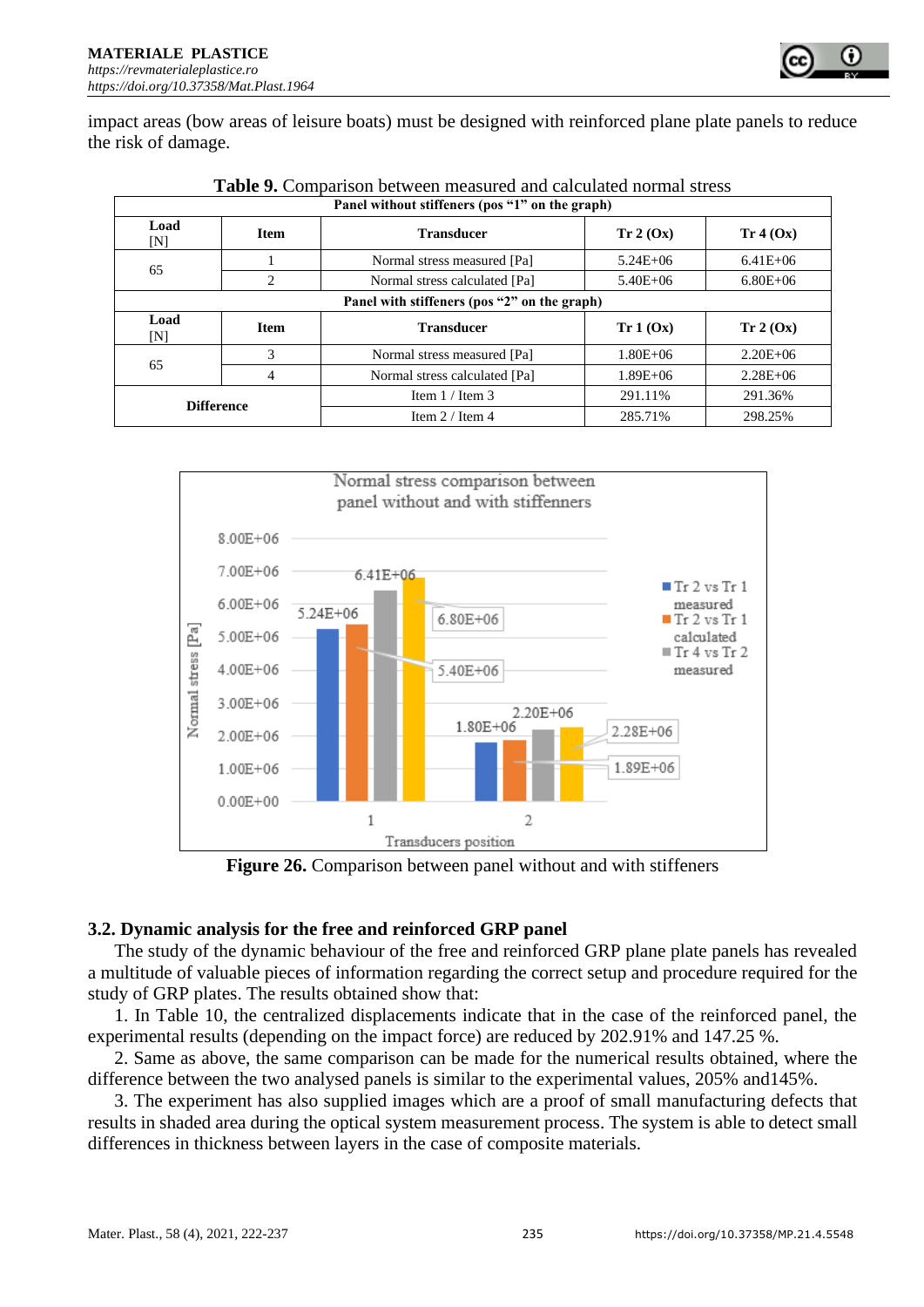| Maximum displacement measured [mm]   |                       |                 |                   |
|--------------------------------------|-----------------------|-----------------|-------------------|
|                                      | Panel type            |                 | <b>Difference</b> |
| Load [N]                             | Without<br>stiffeners | With stiffeners | Without / With    |
| 9.04                                 | 7.67                  | 3.78            | 202.91%           |
| 18.08                                | 13.4                  | 9.1             | 147.25%           |
| Maximum displacement calculated [mm] |                       |                 |                   |
|                                      | Panel type            |                 | Difference        |
| Load [N]                             | Without<br>stiffeners | With stiffeners | Without / With    |
| 9.04                                 | 8.12                  | 3.95            | 205.57%           |
| 18.08                                | 14.2                  | 9.75            | 145.64%           |

# **4. Conclusions**

The results obtained during the numerical analysis are validated by the results obtained via the experimental method. More than that, it proves that the method applies successfully to GRP panels.

The recorded level of deviation between the numerical and the experimental method is within 10%, which is a deviation accepted by the mechanical engineering norms.

The numerical and experimental method applied can be successfully used in any mechanical research laboratory that is well equipped and performs these types of analyses on various structures [4].

The experimental setup and hardware required does not have a high cost of acquisition and it can be purchased easily.

Regarding the dynamic numerical modelling and experiment, one aspect is of utmost interest, the impact behaviour of GRP panels. This aspect has not been extensively researched, and the present study successfully brings some light on understanding what needs to be done in extenso. Similarly, to the static analysis, the results obtained numerically are validated experimentally using the optical system, Aramis HS. This system can be also employed during several similar studies, such as crack propagation for different materials and especially for GRP which is still an uncharted territory left for future studies and work.

#### **References**

1.HADĂR, A., Structuri din compozite stratificate, Editura Academiei Romane, Bucuresti, 2002. 2.TONG, L., MOURITZ, A.P., BANNISTER, M.K., 3D Fibre Reinforced Polymer Composites, Elsevier Science Ltd, Londra, 2002.

3.GARDINER, G., Removing the barriers to light weighting ships with composites*,* 

[https://www.compositesworld.com/articles/removing-barriers-to-lightweighting-ships-with](https://www.compositesworld.com/articles/removing-barriers-to-lightweighting-ships-with-composites)[composites.](https://www.compositesworld.com/articles/removing-barriers-to-lightweighting-ships-with-composites)

4. JURADO, A., KRAUSE, M., PABOEUF, S., Towards Safety of Composite Ships, 2019, [https://www.ramsses-project.eu/fileadmin/Download/Presentations/IMO\\_SDC7\\_-](https://www.ramsses-project.eu/fileadmin/Download/Presentations/IMO_SDC7_-Towards_Safe_Composite_Ships_by_FIBRESHIP_and_RAMSSES_project-_rev9.pdf)

[Towards\\_Safe\\_Composite\\_Ships\\_by\\_FIBRESHIP\\_and\\_RAMSSES\\_project-\\_rev9.pdf.](https://www.ramsses-project.eu/fileadmin/Download/Presentations/IMO_SDC7_-Towards_Safe_Composite_Ships_by_FIBRESHIP_and_RAMSSES_project-_rev9.pdf)

5. CHAWLA, K., Composite material: Science and Engineering, Fourth Edition, Switzerland: Springer International Publishing, 2019 [https://doi.org/10.1007/978-3-030-28983-6.](https://doi.org/10.1007/978-3-030-28983-6)

6. BASEM, T., Use of Composites as Alternative Materials in Ship Structures, Alexandria University, Egipt, 2016.

7. JONES, R., M., Mechanics of composites materials, Second edition, Taylor&Francis, 1999.

8. CRAWFORD, R., J., MARTIN, P., J., Plastics Engineering-4<sup>th</sup> Edition<sup>*"*</sup>, 4<sup>th</sup> ed. Elsevier, 2020, https://doi.org/10.1016/C2015-0-0050-0

9. GIBSON, R., F., Principles of Composites Material Mechanics, CRC Press, 2016, [https://doi.org/10.1201/b19626.](https://doi.org/10.1201/b19626)